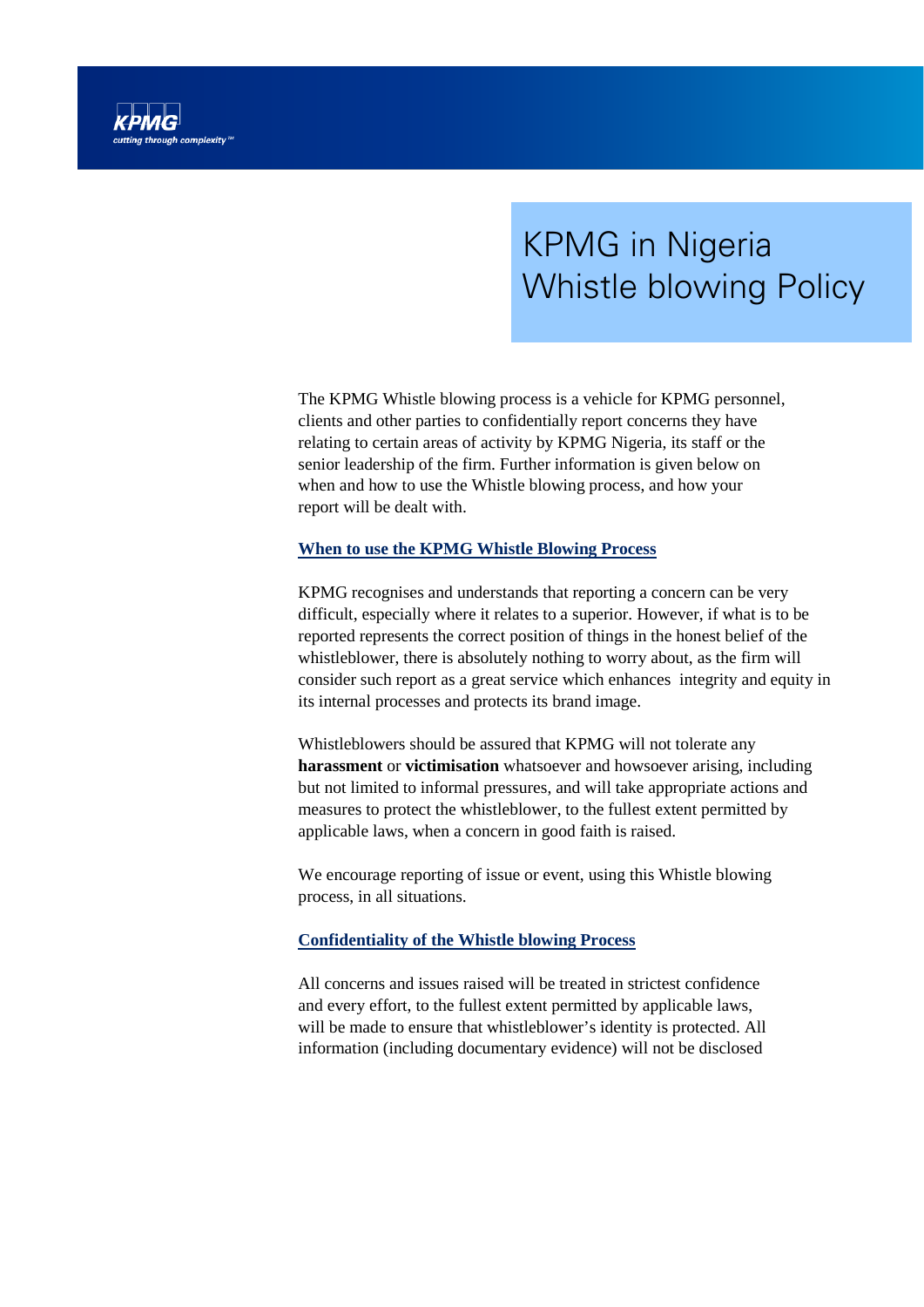to or discussed with other persons particularly third parties who are the subject of the report, save and except for the purpose of investigation or where such disclosure is required by a legal or regulatory authority including courts of competent jurisdiction.

The firm, is therefore, committed to protecting the identity of whistleblower.

**KPMG** undertakes that no one who reports any concern under this policy in good faith will be subjected to any detriment for coming forward, regardless of whether or not the concern is ultimately substantiated.

In the event that whistleblowers believe that they are being victimised or subjected to hardships by any person within the firm as a result of reporting a concern or assisting the firm in any investigation under this policy, they must inform the Ombudsman – which for now, is the Head of Quality and Risk Management unit, immediately and appropriate action will be taken to protect them from any and further reprisals.

The Whistle blowing process has been developed to ensure that:

- a) The Firm bears the cost of the reporting i.e. the hotlines are toll free.
- b) Anonymity of the whistleblower is guaranteed as the process provides opportunity for non-disclosure of the identity of the whistleblower.
- c) There is a speed in response and resolution to concerns raised.

# **What is expected of a Whistleblower?**

We expect a whistleblower to raise concerns and believe that appropriate actions will be taken. However, when doing so, a whistleblower is required:

- To disclose concerns in good faith;
- Not to act maliciously or make false allegations or statements that he does not believe to be true;
- Not to disclose for any personal gain or interest; and
- Above all, to act with integrity.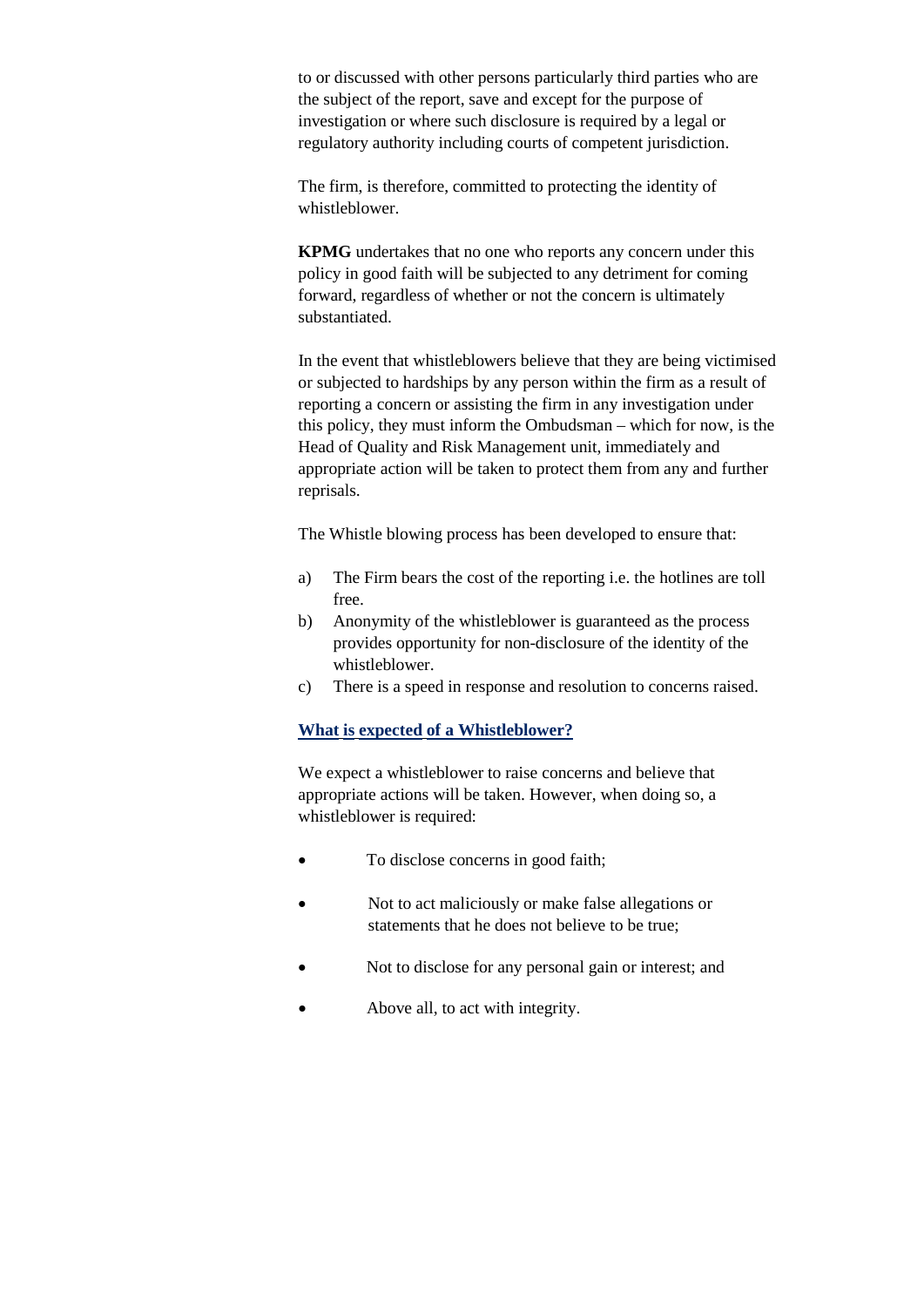#### **How to make a report**

The KPMG Whistle blowing process offers four ways to report concerns:

- 1) by calling the dedicated "hotlines"
- 2) by sending email to the "hotmail"
- 3) by submitting using the "hotlink"
- 4) by submitting complaints using the "hotbox"

The hotline (an automated recording tool), hotmail, hotlink and hotbox are available 24-hours-a-day.

A whistleblower is encouraged to reveal his or her identity when a report is made. This approach significantly aids the investigation, as further contacts may be made to the whistleblower to provide more clarification and or details, where required.

However, where a whistleblower decides to conceal his or her identity, he or she must ensure that adequate information is provided to enable a thorough investigation of the claims or issues raised. Where adequate information is not provided and the identity of the whistleblower is not disclosed, the investigation into the matter may be significantly hampered.

#### **What happens to a Report made by a Whistleblower?**

All concerns raised by a whistleblower are promptly dealt with.

Where your concerns are raised through whistle blowing channels, an acknowledgment will be communicated to you within 48 business hours of receipt. Upon receipt of your concerns, the independent committee set up for that purpose will meet (if required), depending on the urgency of the matter, within 2 weeks of the concerns being raised.

Thereafter, consideration of the concerns is reported, and where necessary, proper conduct of an investigation on the concern, will take place. An invitation may be extended to the whistleblower to provide further information. Upon conduct of necessary investigation, a report will be generated summarizing the issues and the steps to be taken to mitigate such issues or in deserving cases, the decision to effect appropriate disciplinary actions to erring personnel.

Management reports will also be compiled by the Ombudsman, who analyzes the reports received, as well as identifying emerging trends in the nature of